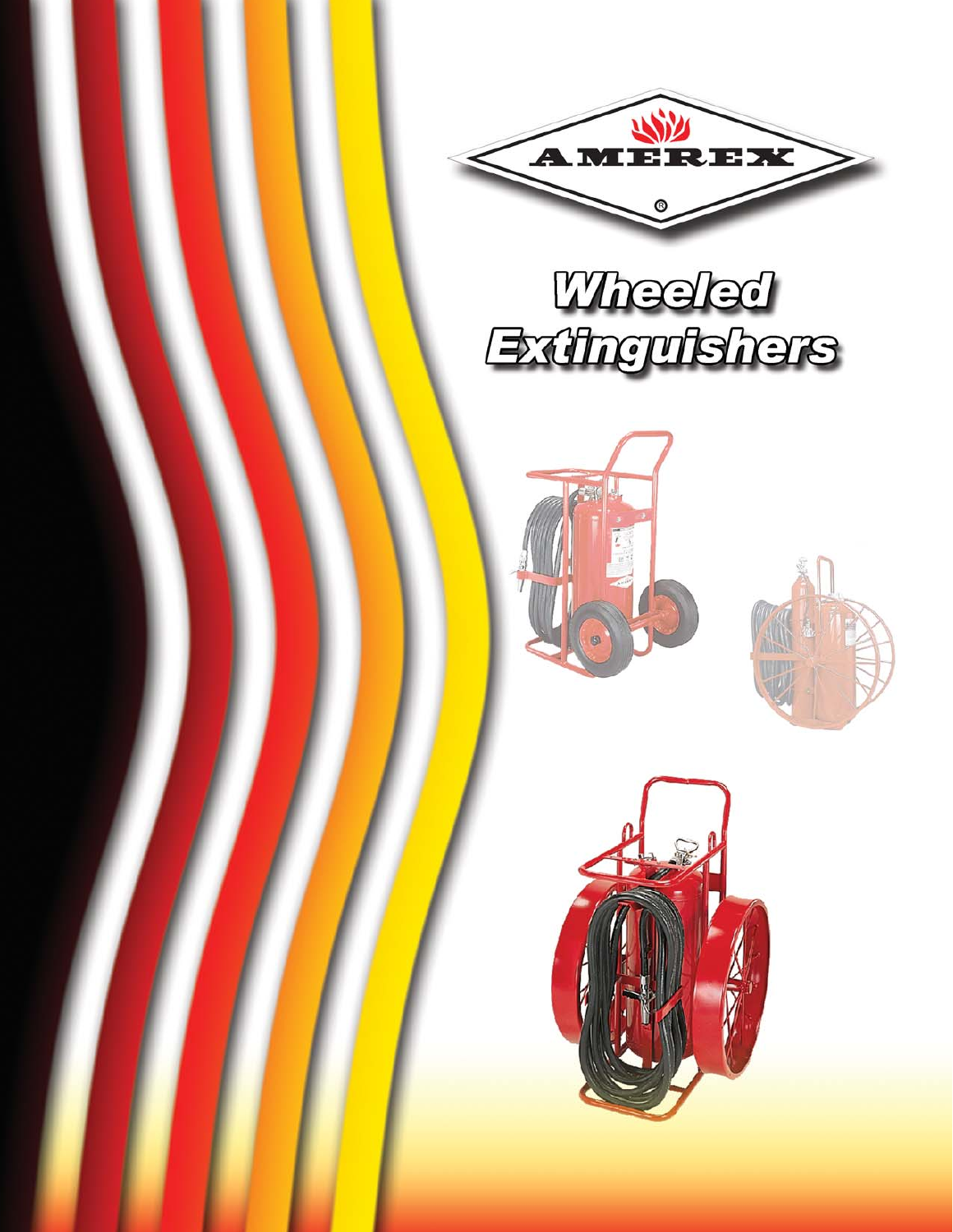# **STORED PRESSURE**

## 50, 125/150 lb. Stored Pressure ABC, REGULAR, PURPLE K Dry Chemical

These commercial stored pressure extinguishers are available in a choice of two sizes and three chemical options. The carriage design on both sizes provides cage type protection for the agent cylinder as well as a well balanced platform for transportation and operation. The narrow width and easy rolling semi-pneumatic rubber tire wheels allow one person movement through narrow aisles, doorways and

in confined areas. Chemical and pressure is sealed in the agent cylinder, ready for instant actuation and is always protected from contamination. Stored pressure wheeled extinguishers are less expensive to purchase as well as easier and less costly to maintain and service.

**Exclusive features: Brass fittings, live swivels** 



**Available Options:** • Stationary Design

| <b>SPECIFICATIONS</b>         | 50 LB. DRY CHEMICAL                                              |                |          | 125/150 LB. DRY CHEMICAL                |                |                 |  |
|-------------------------------|------------------------------------------------------------------|----------------|----------|-----------------------------------------|----------------|-----------------|--|
| <b>Model Number</b>           | 495                                                              | 496            | 497      | 488                                     | 489            | 490             |  |
| Agent                         | ABC                                                              | <b>REGULAR</b> | PURPLE K | ABC                                     | <b>REGULAR</b> | <b>PURPLE K</b> |  |
| J/L Rating                    | 30A:160B:C                                                       | 160B:C         | 160B:C   | 40A:240B:C                              | 240B:C         | 320B:C          |  |
| Capacity (lb./kg)             |                                                                  | 50 / 22.68     |          |                                         | 150/68.0       | 125/56.7        |  |
| Shipping Weight (lb./ kg)     |                                                                  | 174 / 78.88    |          | 344 / 155.95                            | 369 / 167.28   | 344 / 155.95    |  |
| Discharge Time (sec.)         |                                                                  | 35             |          | 48                                      |                |                 |  |
| Discharge Range (ft./ m)      | $25 - 35 / 7.62 - 10.66$                                         |                |          | $30 - 40 / 9.1 - 12.2$                  |                |                 |  |
| Operating Temp. Range (F/C)   | $-40^{\circ}$ to $+120^{\circ}$ / $-40^{\circ}$ to $+49^{\circ}$ |                |          | $-65^{\circ}$ to + 120° / -54° to + 49° |                |                 |  |
| lose Length (ft./ m)          | 25/7.62                                                          |                |          |                                         | 50/15.2        |                 |  |
| lose Diameter (in./ cm)       | .50/1.27                                                         |                |          | .75/1.90                                |                |                 |  |
| Wheels [Semi-Pneu.] (in./ cm) | 12.5 x 3.5 / 31.75 x 8.89                                        |                |          | 16 x 4 / 40.64 x 10.16                  |                |                 |  |
| leight (in./ cm)              | 46 / 116.84                                                      |                |          | 53.5 / 136.0                            |                |                 |  |
| Nidth (in./ cm)               | 21.5 / 54.61                                                     |                |          | 28/71.12                                |                |                 |  |
| Depth (in./ cm)               | 24 / 60.96                                                       |                |          | 40/101.6                                |                |                 |  |
| <b>Coast Guard Approved</b>   |                                                                  |                |          | <b>YES</b>                              |                |                 |  |



**Available Options:** • Stationary Design

• Tow Loop

## **HIGH PERFORMANCE 125/250 lb. Stored Pressure** ABC, REGULAR, PURPLE K Dry Chemical

HIGH PERFORMANCE Stored Pressure units are the finest performing dry chemical wheeled fire extinguishers available anywhere! They have a tremendous flow rate, vertical and horizontal range, fire killing ability and operator protection. Wheels are wide footprint 36" X 6".

 $\begin{array}{c} \hline \bullet \\ \hline \bullet \\ \hline \end{array}$ 

**Exclusive features:** Hot dip galvanized carriage and wheels, special corrosion resistant paint finish, lift eyes on carriage (250 lb. models only)



**Available Options:** 

• Optional 36" x 6" wheels with non-sparking rubber treads

• Stationary Design

#### Exclusive 12 year warranty!

| <b>SPECIFICATIONS</b>                           |                              |                | DRY CHEMICAL    |                              |  |
|-------------------------------------------------|------------------------------|----------------|-----------------|------------------------------|--|
| Model Number                                    | 573                          | 574            | 575             | 690                          |  |
| Agent                                           | ABC                          | <b>REGULAR</b> | <b>PURPLE K</b> | PURPLE K                     |  |
| <b>JL / ULC Rating</b>                          | 40A:160B:C                   | 160B:C         | 160B:C          | 120B:C                       |  |
| Capacity (lb./kg)                               |                              | 250 / 113.4    |                 | 125/56.7                     |  |
| Shipping Weight (lb./kg)                        |                              | 775 / 351.3    |                 | 400 / 181.4                  |  |
| Discharge Time (sec.)                           | 50                           | 40             | 42              | 30                           |  |
| Discharge Rate<br>(Ibs. per sec. / kg per sec.) | 5/2.27                       | 6/2.72         | 5.95 / 2.7      | 5.2/2.4                      |  |
| Discharge Range (ft./ m)                        | 60 - 80 / 18.19 - 24.26      |                |                 | $50 - 55 / 15.24 - 16.76$    |  |
| Operating Temp. Range (F/C)                     | - 40° to 120° / - 40° to 49° |                |                 | - 40° to 120° / - 40° to 49° |  |
| Hose Length (ft./m)                             | 50 / 15.24                   |                |                 | 50 / 15.24                   |  |
| Hose Diameter (in./ cm)                         | 1/2.54                       |                |                 | 1/2.54                       |  |
| Wheels [Steel] (in./ cm)                        | 36 x 6 / 91.44 x 15.24       |                |                 | 36 x 6 / 91.44 x 15.24       |  |
| Height (in./ cm)                                | 60 / 152.4                   |                |                 | 531/2                        |  |
| Width (in./ cm)                                 | 37 / 93.98                   |                |                 | 34                           |  |
| Depth (in./ cm)                                 | 44 / 111.76                  |                |                 | 381/2                        |  |
| <b>Coast Guard Approved</b>                     | <b>YES</b>                   |                |                 | <b>YES</b>                   |  |
|                                                 |                              |                |                 |                              |  |



**Available Options:** 

• Optional 36" x 6" wheels with non-sparking rubber treads

• Stationary Design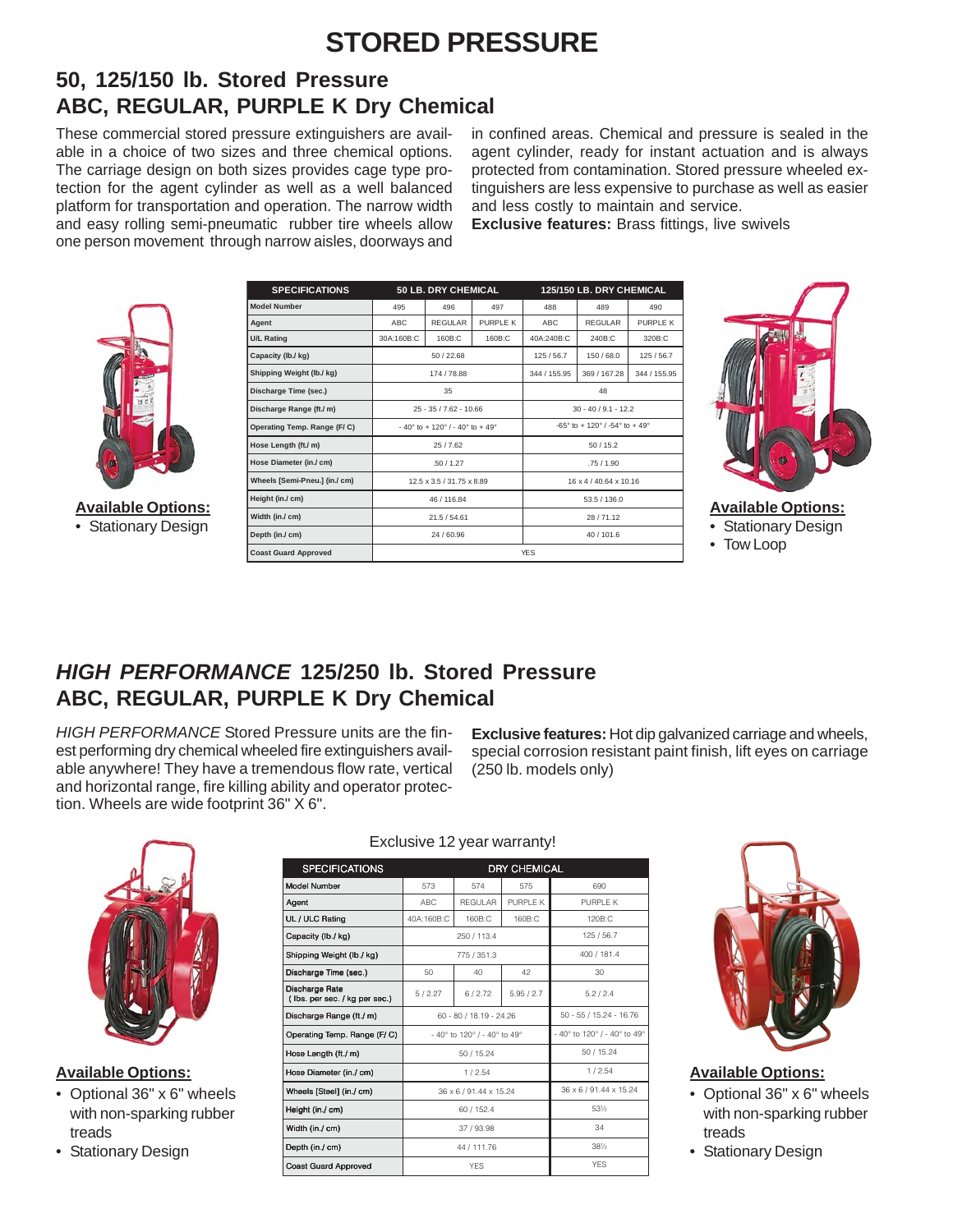# **NITROGEN CYLINDER OPERATED**

## **125/150, 300/350 lb. Direct Pressure ABC, REGULAR, PURPLE K Dry Chemical**

125 lb. ABC & Purple K and 150 lb. Regular Direct Pressure extinguishers utilize a 23 ft<sup>3</sup> nitrogen cylinder with a "quick" opening valve" to pressurize and completely discharge the agent cylinder. The compact size and 16" semi-pneumatic tires allow easy maneuvering and operation by one person, through narrow doorways and aisles. A 4" stainless steel fill opening with rugged brass cap makes servicing easier. For large hazards choose the 300 lb. ABC or Purple K or 350 lb.

Regular Direct Pressure extinguishers with a "quick opening" 55 ft<sup>3</sup> nitrogen cylinder. They provide quality and economical fire protection, large volume capacity for extra high hazard areas with single person transport and operation. The 36" X 6" wide steel wheels make movement possible in sandy or soft soil. **Exclusive features:** Stainless steel collars, chrome plated brass cap, brass fittings, live swivels and bi-lingual labels. Meets Transport Canada requirements.



#### **Available Options:**

• Stationary Design

• Pressure Indicator

| <b>SPECIFICATIONS</b>                                 |                                                                  | 125/150 LB. DRY CHEMCIAL |            |                        | 300/350 LB, DRY CHEMICAL |              |
|-------------------------------------------------------|------------------------------------------------------------------|--------------------------|------------|------------------------|--------------------------|--------------|
| <b>Model Number</b>                                   | 450                                                              | 451                      | 452        | 491                    | 492                      | 493          |
| Agent                                                 | <b>ABC</b>                                                       | <b>REGULAR</b>           | PURPLE K   | ABC                    | <b>REGULAR</b>           | PURPLE K     |
| <b>U/L Rating</b>                                     | 40A:240B:C                                                       | 240B:C                   | 320B:C     | 40A:320B:C             | 320B:C                   | 320B:C       |
| Capacity (lb./ kg)                                    | 125/57                                                           | 150/68                   | 125/57     | 300 / 136.07           | 350 / 158.75             | 300 / 136.07 |
| Shipping Weight (lb./kg)                              | 335 / 152                                                        | 360/163                  | 335 / 152  | 743 / 337.01           | 793 / 359.69             | 743 / 337.01 |
| Discharge Time (sec.)                                 | 52                                                               | 60                       | 53         | 60                     | 70                       | 67           |
| Discharge Range (ft./ m)                              | $30 - 40/9 - 12$                                                 |                          |            |                        |                          |              |
| Nitrogen Cylinder (cu. ft./ litre)                    | 23/651                                                           |                          |            | 55 / 1557.43           |                          |              |
| Operating Temp. Range (F/C)                           | $-65^{\circ}$ to $+120^{\circ}$ / $-54^{\circ}$ to $+49^{\circ}$ |                          |            |                        |                          |              |
| Safety Disc Burst Range (psi/kPa)                     | 400 - 500 / 2760 - 3450                                          |                          |            |                        |                          |              |
| Hose Length (ft./m)                                   | 50 / 15.24                                                       |                          |            |                        |                          |              |
| Hose Diameter (in./ cm)                               | .75/1.90                                                         |                          |            |                        | 1/2.54                   |              |
| Wheels [Semi-Pneumatic] (in./ cm)<br>[Steel] 9in./cm) | 16 x 4 / 40.64 x 10.16                                           |                          |            | 36 x 6 / 91.44 x 15.24 |                          |              |
| Height (in./ cm)                                      | 45/115                                                           |                          |            | 57 / 144.78            |                          |              |
| Width (in./ cm)                                       | 24/61                                                            |                          |            | 34 / 86.36             |                          |              |
| Depth (in./ cm)                                       | 36/92                                                            |                          |            | 39 / 99.06             |                          |              |
| <b>Coast Guard Approved</b>                           | <b>YES</b>                                                       |                          |            |                        |                          |              |
| F.M. Approved                                         |                                                                  |                          | <b>YES</b> |                        |                          | <b>YES</b>   |



**Available Options:**

- 36" x 6" wheels with nonsparking rubber treads
- 75 ft. hose
- Stationary Design
- Pressure Indicator

## **125/150 lb. Regulated Pressure ABC, REGULAR, PURPLE K Dry Chemical**

These 110 ft<sup>3</sup> nitrogen cylinder operated models feature a pressure regulator and two wheel options. The older, traditional design allows for adequate pressure to assure a smooth, complete discharge of the dry chemical with pressure reserve for blowing down the discharge hose. Choose either the 16" semi-pneumatic rubber tire or 36" X 2½" steel wheels according to the area to be protected.

Easy to transport and operate by one person. **Exclusive features:** Stainless steel collars, chrome plated brass cap, brass fittings, live swivels and bi-lingual labels. Meets Transport Canada requirements.



**Available Options:**

• Stationary Design

• Pressure Indicator

| <b>SPECIFICATIONS</b>                              | 125 / 150 LB. DRY CHEMICAL<br><b>SEMI-PNEUMATIC WHEELS</b>       |                        |            | 125 / 150 LB. DRY CHEMICAL<br><b>STEEL WHEELS</b> |                |            |
|----------------------------------------------------|------------------------------------------------------------------|------------------------|------------|---------------------------------------------------|----------------|------------|
| <b>Model Number</b>                                | 467                                                              | 468                    | 469        | 470                                               | 471            | 472        |
| Agent                                              | ABC                                                              | <b>REGULAR</b>         | PURPLE K   | ABC.                                              | <b>REGULAR</b> | PURPLE K   |
| <b>U/L Rating</b>                                  | 40A:240B:C                                                       | 240B:C                 | 320B:C     | 40A:240B:C                                        | 240B:C         | 320B:C     |
| Capacity (lb./ kg)                                 | 125/57                                                           | 150/68                 | 125/57     | 125/57                                            | 150/68         | 125/57     |
| Shipping Weight (lb./kg)                           | 404 / 183                                                        | 429 / 195              | 404 / 183  | 432 / 196                                         | 457 / 207      | 432 / 196  |
| Discharge Time (sec.)                              | 48                                                               | 53                     | 52         | 48                                                | 53             | 52         |
| Discharge Range (ft./ m)                           |                                                                  |                        |            | $30 - 40 / 9 - 12$                                |                |            |
| Nitrogen Cylinder (cu. ft./ litre)                 | 110 / 3115                                                       |                        |            |                                                   |                |            |
| Operating Temp. Range (F/C)                        | $-65^{\circ}$ to $+120^{\circ}$ / $-54^{\circ}$ to $+49^{\circ}$ |                        |            |                                                   |                |            |
| Hose Length (ft./ m)                               | 50 / 15.24                                                       |                        |            |                                                   |                |            |
| Hose Diameter (in./ cm)                            | .75/1.90                                                         |                        |            |                                                   |                |            |
| Wheels [Semi-Pneu.] (in./ cm)<br>[Steel] (in./ cm) |                                                                  | 16 x 4 / 40.64 x 10.16 |            | 36 x 2.5 / 91.44 x 15.24                          |                |            |
| Height (in./ cm)                                   | 52/132                                                           |                        |            |                                                   |                |            |
| Width (in./ cm)                                    | 26/66<br>28/71                                                   |                        |            |                                                   |                |            |
| Depth (in./ cm)                                    | 38/97                                                            |                        |            | 45 / 114                                          |                |            |
| <b>Coast Guard Approved</b>                        | <b>YES</b>                                                       |                        |            |                                                   |                |            |
| F.M. Approved                                      |                                                                  |                        | <b>YES</b> |                                                   |                | <b>YES</b> |
|                                                    |                                                                  |                        |            |                                                   |                |            |



**Available Options:**

- 36" x 6" or 36" x 2½" wheels with nonsparking treads
- Stationary Design
- Pressure Indicator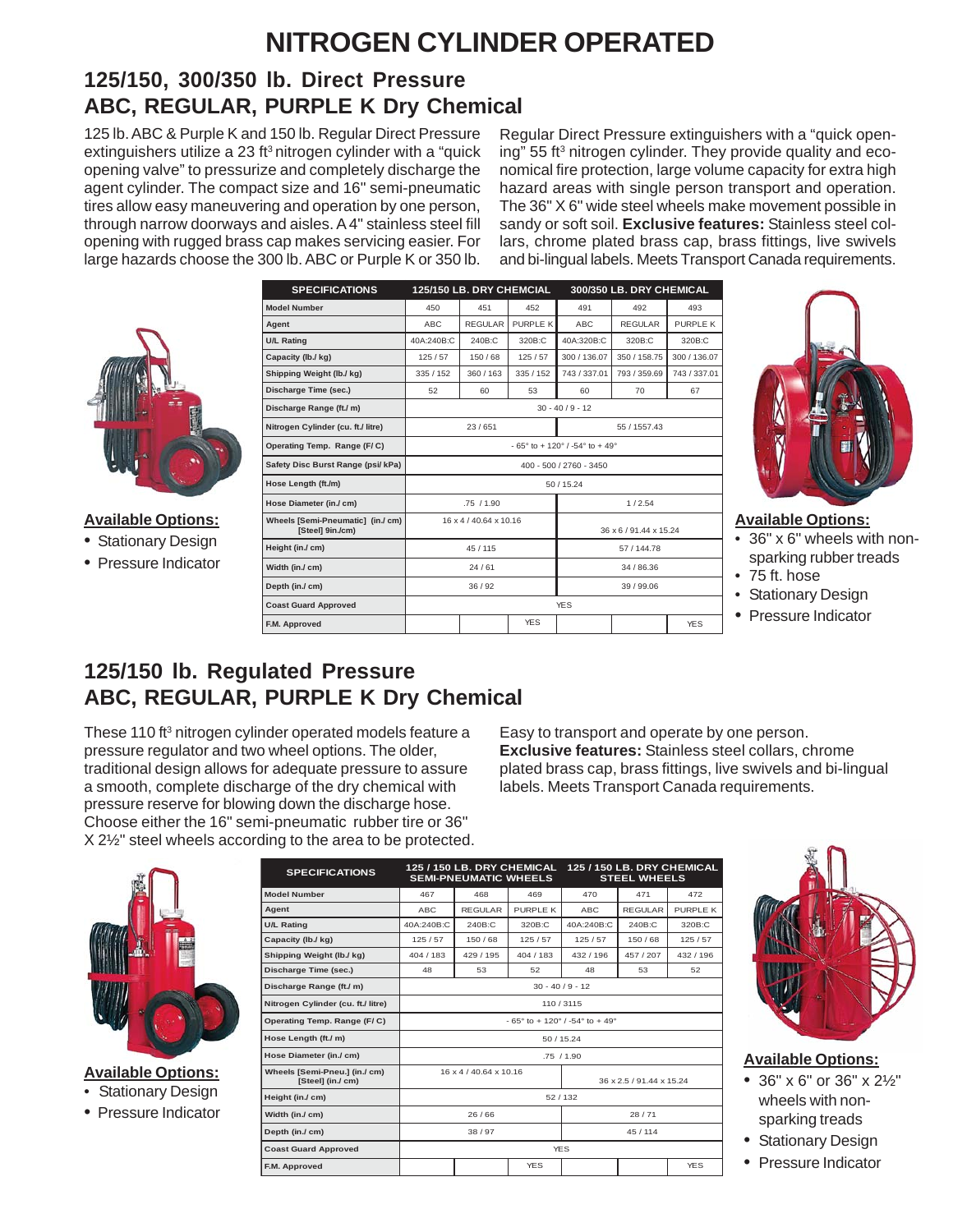# **SPECIAL APPLICATION EXTINGUISHERS**

#### **33 Gal. Direct Pressure Premix FFFP Foam**

The Model 630 contains a premixed FFFP (film forming fluoroprotein) alcohol resistant foam which is highly effective on Class B fuel fires and a penetrating and wetting agent on fires involving Class A materials. Excellent when used as a vapor suppressant on fuel spills to prevent ignition. Quality hardware throughout including the **unique agent cylinder fabricated entirely of stainless steel - no interior coatings are necessary**. Model 630 meets NFPA requirements for hospital helicopter pad protection.

**Exclusive features:** Brass fittings, stainless steel collar, brass cap, live swivels.



#### **Available Options:**

- Optional 36" x 6" wheels with non-sparking rubber treads • Stationary Design
- 
- Pressure Indicator

| <b>SPECIFICATIONS</b>                       | 33 GAL. FOAM                  |  |  |
|---------------------------------------------|-------------------------------|--|--|
| <b>Model Number</b>                         | 630                           |  |  |
| Agent                                       | FFFP FOAM (Alcohol Resistant) |  |  |
| <b>U/L Rating</b>                           | 20A:160B                      |  |  |
| Capacity (gal./liters)                      | 33 / 124.91                   |  |  |
| Shipping Weight (lb./kg)                    | 390 / 176.88                  |  |  |
| Discharge Time (sec.)                       | 60                            |  |  |
| Discharge Range (ft./ m)                    | $30 - 40 / 9.1 - 12.2$        |  |  |
| Nitrogen Cylinder (cu. ft./ liter)          | 23/651.29                     |  |  |
| Operating Temp. Range (F/C)                 | +35° to +120°/ +2° to +49°    |  |  |
| <b>Safety Disc Burst Range</b><br>(psi/kPa) | 400 - 500 / 2760 - 3450       |  |  |
| Hose Length (ft./ m)                        | 50/15.2                       |  |  |
| Hose Diameter (in./ cm)                     | 1/2.54                        |  |  |
| Steel Wheels (in./ cm)                      | 36 x 6 / 91.44 x 15.24        |  |  |
| Height (in./ cm)                            | 57 / 144.78                   |  |  |
| Width (in./ cm)                             | 34 / 86.36                    |  |  |
| Depth (in./ cm)                             | 39 / 99.06                    |  |  |
| <b>Coast Guard Approved</b>                 | <b>YES</b>                    |  |  |

#### **150 lb. Regulated Pressure SODIUM CHLORIDE 250 Lb. Regulated Pressure COPPER Powder CLASS D Dry Powder**

Two choices for large volume Class D (flammable metal) protection. Model 680 (Sodium Chloride) is effective on magnesium, sodium, potassium and sodium potassium alloy fires. Model 681 (Copper Powder) designed particularly for fighting difficult lithium fires. Well balanced for quick transport on 36" nonsparking rubber tread steel wheels. Both are pressurized with Argon and regulated to a low 125 psi to avoid disrupting the burning materials.

### **50 & 100 lb. CARBON DIOXIDE**

Large volume CO $_{\rm 2}$  protection provided in either 50 or 100 lb. (2 - 50 lb. cylinders) government specification wheeled extinguishers. Rugged construction and easy to operate with a "quick opening" 'T' handle valve and horn mounted shut-off valve. A logical choice in areas where a Class B:C noncontaminating agent is required and where hand portable extinguishers are not available.



**Extension Wand is Standard**

**Exclusive features:** Brass fittings, stainless steel collar, brass cap, live swivels.

#### **Available Options:**

- Pressure Indicator
- Nozzle



| <b>SPECIFICATIONS</b>                                                      | <b>CLASS D</b>                                                   |               |  |
|----------------------------------------------------------------------------|------------------------------------------------------------------|---------------|--|
| <b>Model Number</b>                                                        | 680                                                              | 681           |  |
| Agent                                                                      | SUPER D<br>(Sodium Chloride)                                     | <b>COPPER</b> |  |
| Approval (ANSI/UL 299 & 711)                                               | <b>FM</b>                                                        | FM            |  |
| Capacity (lb./ kg)                                                         | 150/68.0                                                         | 250 / 113.33  |  |
| Shipping Weight (lb./ kg)                                                  | 444 / 201.28                                                     | 544 / 246.61  |  |
| Discharge Time (sec.)                                                      | 80                                                               | 120           |  |
| <b>Discharge Range</b><br>with Nozzle (ft./ m)<br>with Applicator (ft./ m) | 20 - 30 / 6.57 to 9.86<br>$4 - 8 / 1.31 - 2.62$                  |               |  |
| Operating Temp. Range (F/C)                                                | $-40^{\circ}$ to $+120^{\circ}$ / $-40^{\circ}$ to $+49^{\circ}$ |               |  |
| Hose Length (ft./ m)                                                       | 25/7.70                                                          |               |  |
| Hose Diameter (in./ cm)                                                    | .75/1.90                                                         |               |  |
| Steel Wheels (in./ cm)                                                     | 36 x 2.5 / 91.44 x 15.24                                         |               |  |
| Height (in./ cm)                                                           | 52/132.08                                                        |               |  |
| Width (in./ cm)                                                            | 28/71.12                                                         |               |  |
| Depth (in./ cm)                                                            | 45/114.3                                                         |               |  |
| <b>Coast Guard Approved</b>                                                | NO.                                                              |               |  |

| <b>SPECIFICATIONS</b>             |                                                                  | <b>CARBON DIOXIDE</b> |  |
|-----------------------------------|------------------------------------------------------------------|-----------------------|--|
| Model Number                      | 333                                                              | 334                   |  |
| <b>Application</b>                | Hose & Horn w/ Shut-Off Valve                                    |                       |  |
| <b>UL/ULC Rating</b>              | 20B:C                                                            |                       |  |
| Capacity (lb./ kg)                | 50/22.7<br>100/45.4                                              |                       |  |
| Shipping Weight (lb./ kg)         | 257 / 116.6                                                      | 461 / 209.3           |  |
| Discharge Time (sec.)             | $44 + 5$                                                         | $74 + 8$              |  |
| Discharge Range (ft./ m)          | $10 - 15 / 3.04 - 4.57$                                          |                       |  |
| Operating Temp. Range (F/C)       | $-40^{\circ}$ to $+120^{\circ}$ / $-40^{\circ}$ to $+49^{\circ}$ |                       |  |
| Hose Length (ft./ m)              | 15/4.5<br>40/12.1                                                |                       |  |
| Hose Diameter (in./ cm)           | .25 / .635                                                       |                       |  |
| Wheels [Full Pneumatic] (in./ cm) | 16 x 4 / 40.64 x 10.16                                           |                       |  |
| Height (in./ cm)                  | 47 / 119.5                                                       |                       |  |
| Width (in./ cm)                   | 23/58.4                                                          |                       |  |
| Depth (in./ cm)                   | 48/122.0                                                         |                       |  |
| <b>Coast Guard Approved</b>       | <b>YES</b>                                                       |                       |  |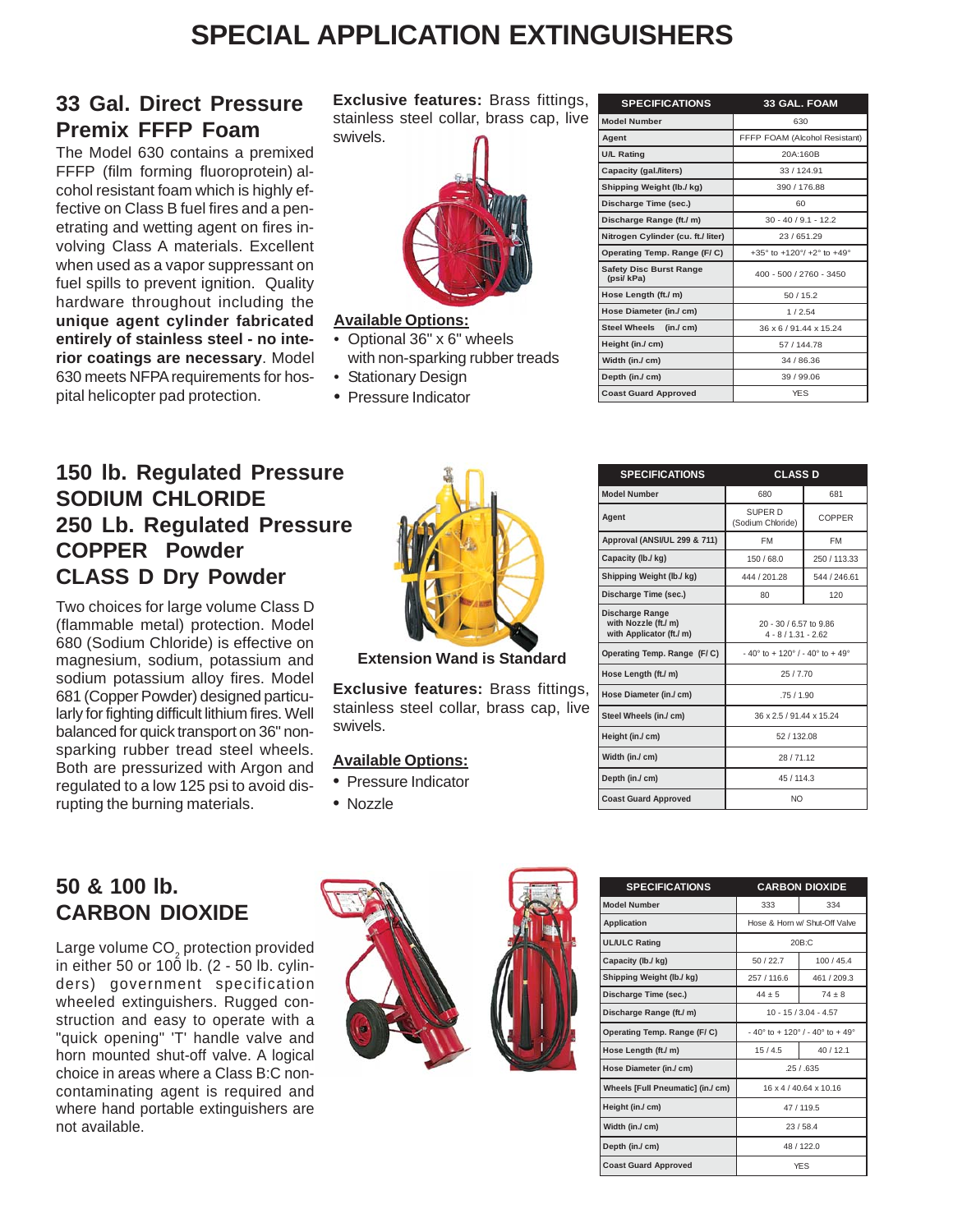# **CLEAN AGENT EXTINGUISHERS**

**65 lb. & 150 lb. - Stored Pressure Halotron I™**

The Amerex Halotron I™ extinguishers feature the same qualities found in all Amerex products and adds the convenience of a "clean" extinguishing agent. Halotron I™ extinguishing agent has proven itself as the leader in the hunt for an alternative "clean" agent by being the only alternative "clean" agent to obtain FAA approvals for both ramp use (ARFF Vehicle) and on-board an aircraft. Combining the quality of Amerex products with a proven alternative "clean" agent, the Amerex Halotron I™ wheeled extinguishers offer you the best value in the industry.

- Ö *EPA approved "Clean Agent" for Class A, B, and C hazards*
- Ö *Low GWP (Global Warming Potential)*
- Ö *Low ODP (Ozone Depletion Potential)*
- Ö *Short Atmospheric Lifetime*
- Ö *Maximum visibility during discharge*
- Ö *No thermal or static shock*
- Ö *No electrical conductivity back to the operator*

#### **Exclusive features:**

Brass fittings, live swivels, reflective stripes, tow loops

#### **Available Options:**

36" X 6" wheels with non-sparking rubber treads

| <b>SPECIFICATIONS</b>       | <b>HALOTRON I™</b>                                                |             |                                   |  |
|-----------------------------|-------------------------------------------------------------------|-------------|-----------------------------------|--|
| <b>Model Number</b>         | 673<br>674                                                        |             | 675                               |  |
| Agent                       | <b>HALOTRON I™</b>                                                |             |                                   |  |
| U/L Rating                  | 4A:60B:C<br>10A:80B:C                                             |             |                                   |  |
| Capacity (lb./ kg)          | 150 / 68.0<br>65/29.5                                             |             |                                   |  |
| Shipping Weight (lb./ kg)   | 286 / 129.7                                                       | 512 / 232.2 | 610 / 276.7                       |  |
| Discharge Time (sec.)       | 22<br>38                                                          |             |                                   |  |
| Discharge Range (ft./ m)    | 30 to 45 / 9.1 to 13.7                                            |             |                                   |  |
| Operating Temp. Range (F/C) | $-40^{\circ}$ to $+120^{\circ}$ / - $40^{\circ}$ to $+49^{\circ}$ |             |                                   |  |
| Hose Length (ft./ m)        | 50/15.2                                                           |             |                                   |  |
| Hose Diameter (in./ cm)     | .75/1.9                                                           |             |                                   |  |
| Wheels (in./ cm)            | 16 X 4 / 40.6 X 10.2<br>(SEMI - PNEUMATIC)                        |             | 36 x 6 / 91.44 x 15.24<br>(STEEL) |  |
| Height (in./ cm)            | 64 / 162.6<br>58 / 147.3                                          |             |                                   |  |
| Width (in./ cm)             | 28/71.1                                                           | 30/76.2     | 37/94.0                           |  |
| Depth (in./ cm)             | 39 / 99.1<br>42 / 106.7                                           |             | 43/109.2                          |  |
| <b>Coast Guard Approved</b> | NO                                                                |             |                                   |  |